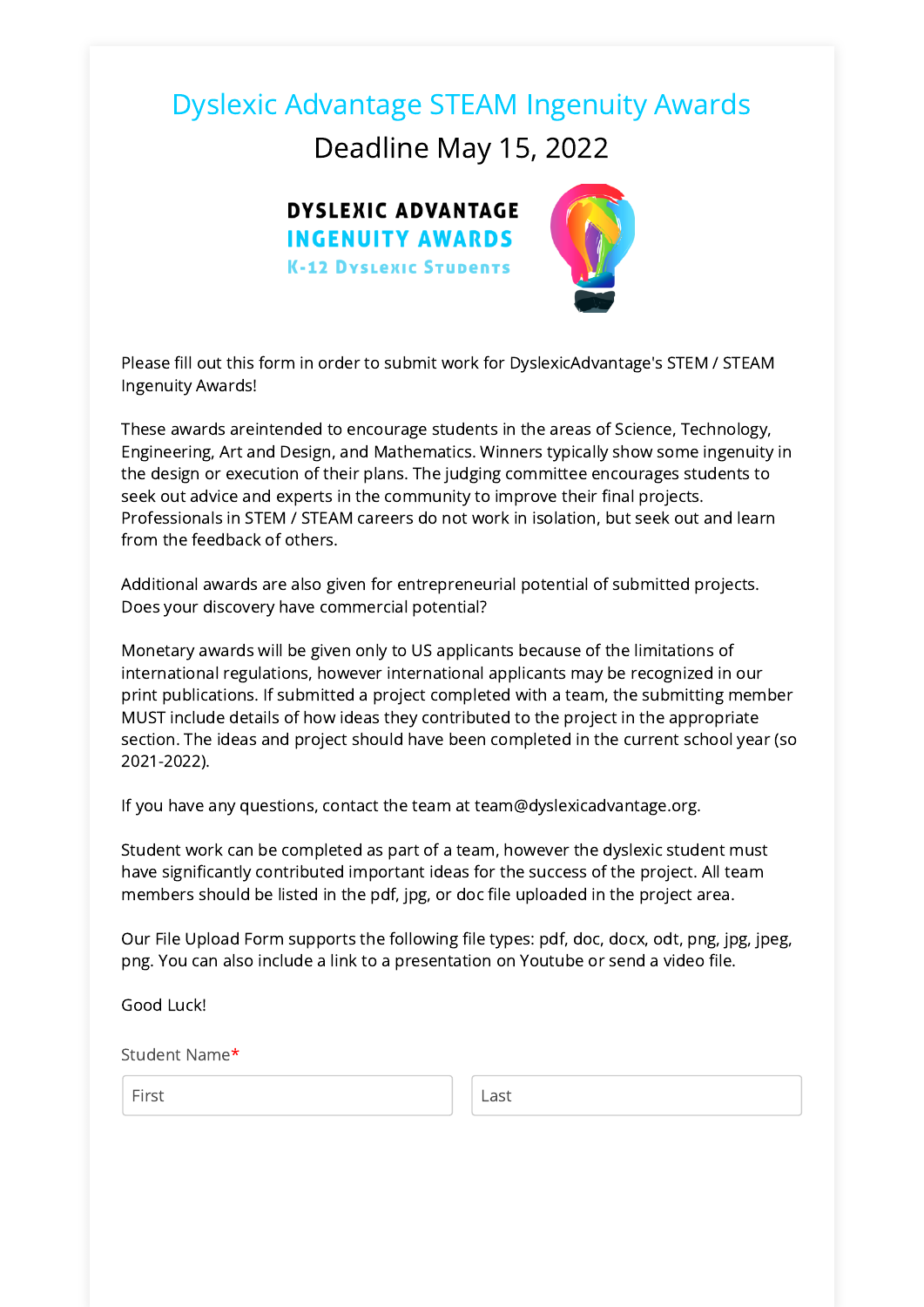#### Address\*

Street Address

Street Address Line 2

City **City** Region

Postal / Zip Code United States

▼

Phone Number

### ### ####

Student's Age:\*

Student's Grade:\*

Student's School:\*

Teacher's Name:\*

I certify that ...\*

The student submitting work is dyslexic and she / he contributed significantly to the ideas behind this project.

I certify that ...\*

 $\Box$  This is the student's original work.

Typed Signature of Parent or Legal Guardian:\*

Email of Parent or Legal Guardian:\*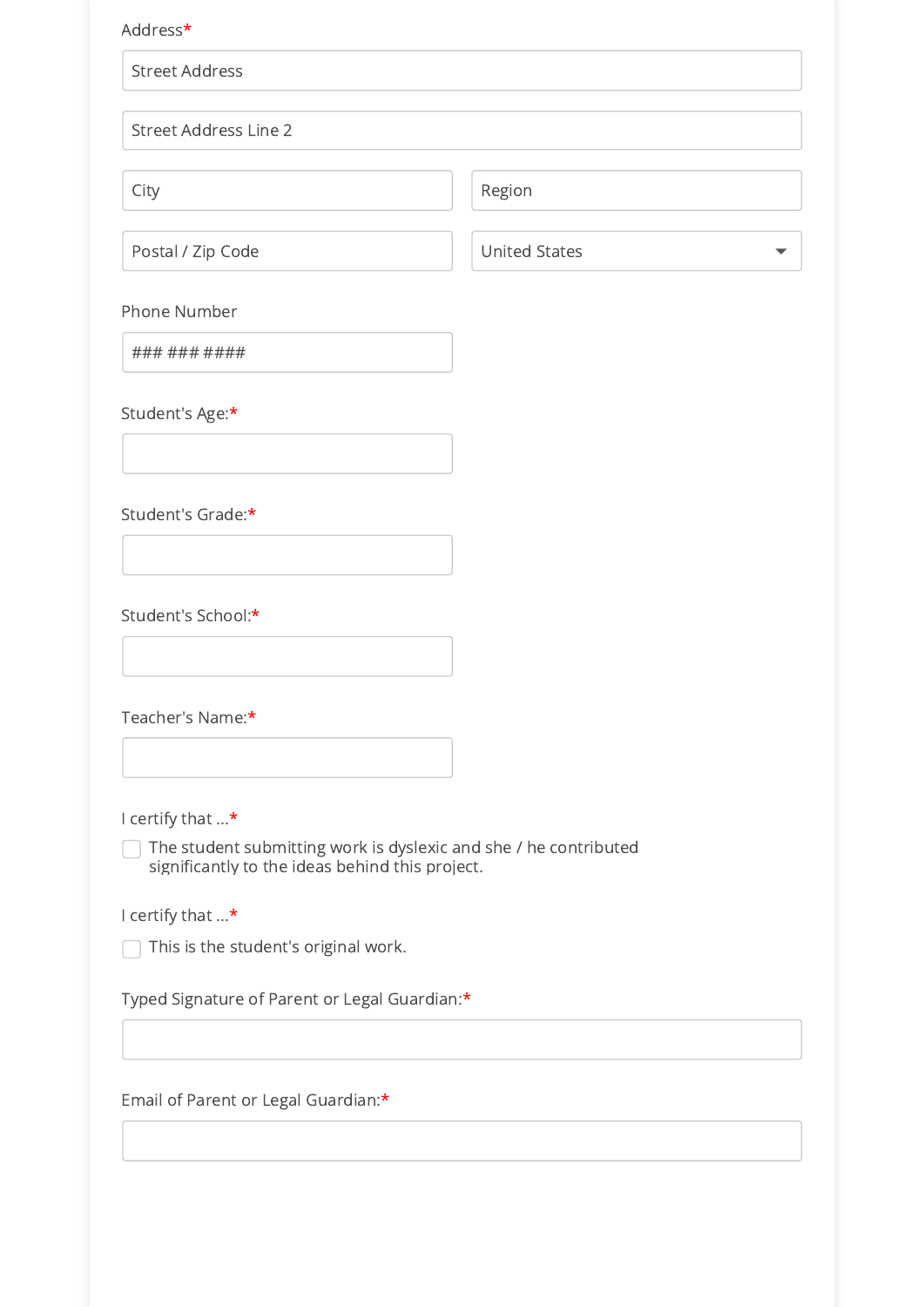Upload student photo or drawn self - portrait: (Maximum size 10MB. Types of file allowed: .gif, jpg, jpeg, .png)

Choose files or drag here

TITLE of Submission:\*

What Problem Did You Solve? What ideas did you come up with? If applicable, include an entrepreneurial application of your project. Could what you learned be applied in a business or have some positive commercial implications?\* Maximum number of words: 500

Briefly Describe Your Creation or Discovery:\* Maximum number of words:500

Advice you would give to young creators or discoverers:\* Maximum number of words:100

Upload of Project\* Maximum size 300MB. Types of file allowed: .doc, docx, .odt, .pdf, .mp4, .mov, .jpg, .jpeg, .png)

Choose files or drag here

7